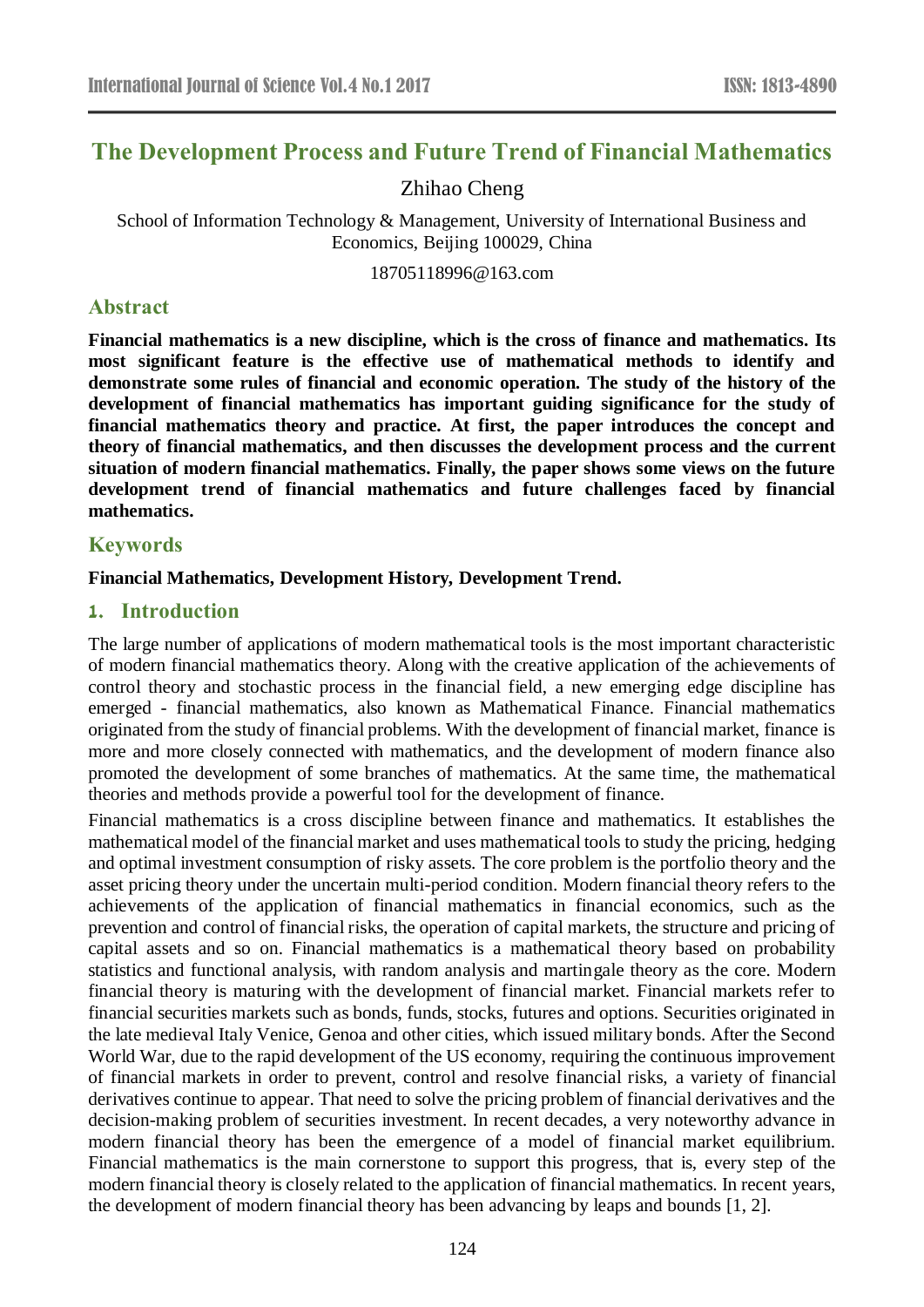In summary, financial mathematics is the interdisciplinary of finance, mathematics, statistics, economics and computer science, belonging to the level of applied science. Financial mathematics is also a higher level of quantitative analysis subject after the qualitative description sector. In order to get a better understanding of the achievements of the application of financial mathematics and the prospect of financial theory, this paper makes a detailed description of the theory and development of financial mathematics. The study of the history of the development of financial mathematics has important guiding significance for the study of financial mathematical theory and financial practice.

# **2. Historical Development of Financial Mathematics**

The history of financial mathematics dates back to 1900, when the French Mathematician L. Bachelier's doctoral thesis—Theory of Speculation, which proclaimed the birth of financial mathematics [3]. In this paper, he first uses Brownian motion to describe the changes of stock price. He believed that in the capital market the ones can buy and the other ones can sell, because the buyers are bullish and the sellers are bearish. Its price fluctuation is in line with Brownian Motion and its statistical distribution is a normal distribution, which was five years earlier than Einstein's 1905 study of Brownian movement.

However, Bachelet's work has not attracted the attention of the financial community for more than 50 years. In the early 1950s, Paul A. Samuelson rediscovered Baseler's work through statistician Savage, which marked the beginning of modern finance. Then modern finance went through two major revolutions, the first in 1952. That year, H. Markowitz (1952) published his doctoral thesis, and proposed the " mean-variance theory of portfolio selection " [4]. Its meaning is to lead the idea that people are looking for the "best" stocks to the understanding of the quantification and balance on risk and return. A given level of risk maximizes the expected return, or a given level of income minimizes the risk, which is the main idea of the "mean-variance theory". We can think of it as a constrained optimization problem. After that, W.F. Sharpe (1964) and J. Lintner (1965) further expanded the work of Markowitz and proposed the "capital asset pricing model" (CAPM) [5, 6]. The point is to determine the relevance of each stock to the entire market. Thus, for the above optimization problem, the holding of each stock can be determined by the average return and the correlation coefficient between the stock and the market.

It is worth mentioning that another influential work in the 1960s was the "efficient market hypothesis" of Samuelson (1965) and E. Fama (1965), which is essentially a description of market completeness [7, 8]. They proved that in a functioning market, the capital price process is a (lower) martingale. In other words, the future earning is unpredictable in fact. This work actually paves the way for the second revolution.

The second revolution in financial mathematics occurred in 1973. That year, F. Black and M. Scholes (1973) published the famous Black-scholes formula, and showed the display expression of European option pricing [9]. Merton and Scholes in an article in honor of Blake (Merton and Scholes, 1995) described the difficulty Black and Scholes's article was accepted once. The reason was that their work was ahead of that era [10]. Soon, Merton obtained another method of derivation, and promoted. In 1979, Cox, Ross, and Rubinstein (Cox, Ross, and Rubinstein, 1979) published a binary tree model. At the same time Harrison and Kreps proposed a multi-period martingale theory and arbitrage [11,12]. In 1981, Harrison and Pliska (1981) proposed the equivalent martingale measure [13]. This work served for the purpose of risk management essentially.

# **3. The Present Situation and Development Trend of Modern Financial Mathematics**

In the late 1980s, with the further development of the financial markets, it was found that all the financial models studied above assumed that investors had complete information about the market. In fact, investors could only observe the price process itself that depicted the state of the system. While the Brownian motion and the drift coefficient of dynamic assets was not observable, that is, investors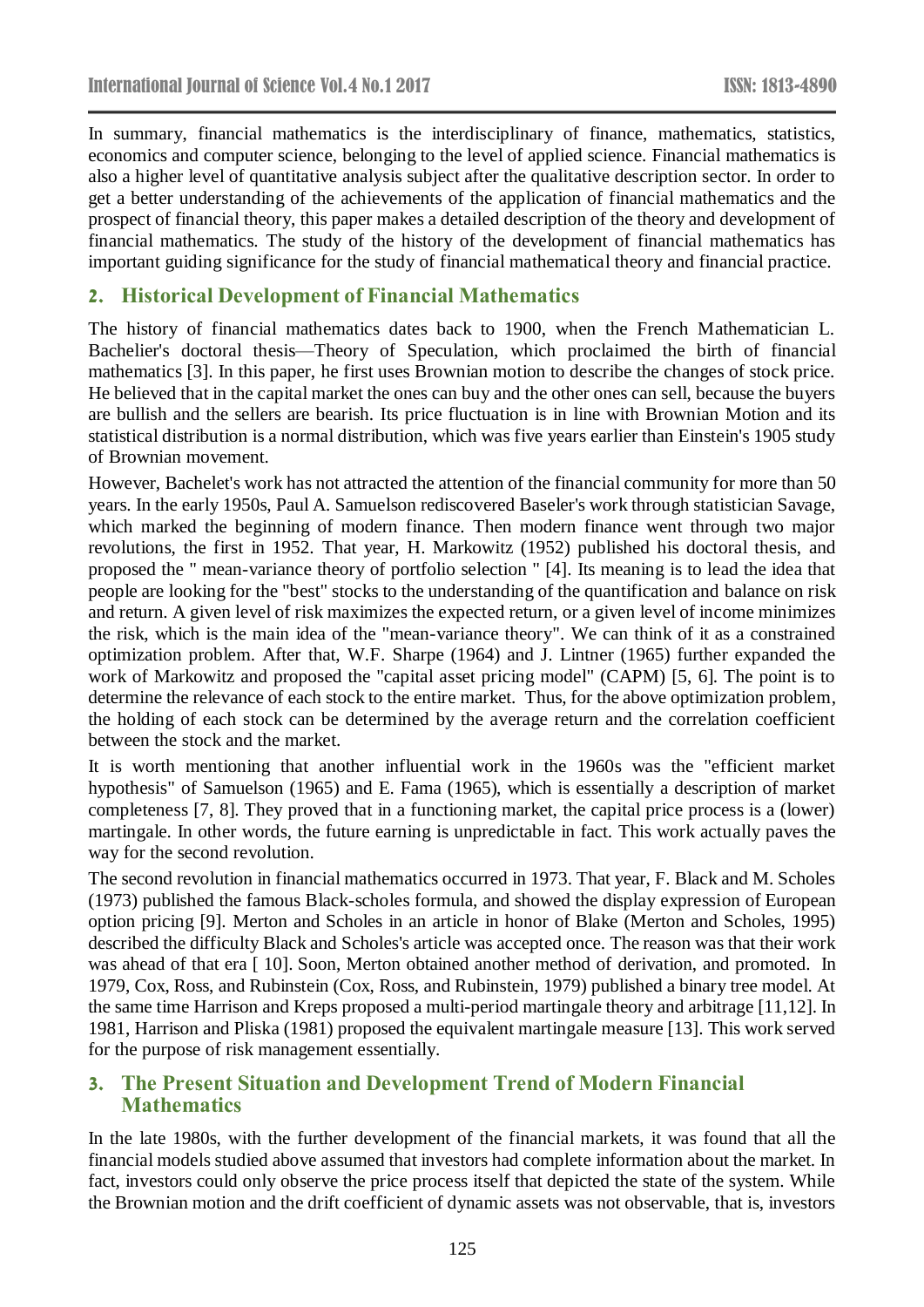could only get part of information in the market. Therefore, many scholars have launched the systematic study based on incomplete information on the investment and consumption by a variety of mathematical methods, and have made some progress. In this paper, the main theory used in the study are listed below.

# **3.1 Martingale Theory**

The introduction of martingale theory is the latest research of modern financial theory. In 1979, Harrison J.M. and Kreps S.R. proposed the martingale approach of option pricing theory [14]. They used the martingale-measure concept of martingale theory to characterize the no-arbitrage market and the incomplete market and used the equivalent martingale measure to price and hedge options. Another function of using martingale theory to study financial theory is that it can solve the pricing problem of derivative securities when financial market is incomplete so that the modern financial theory has made a breakthrough.

# **3.2 Differential Game Theory**

The study of option pricing and investment decision-making by differential game is another important direction of modern financial theory, which has made certain achievements at present. When the financial market does not meet the steady-state assumption or abnormal fluctuation, the prices of securities are often not subject to geometric Brownian motion. In this case, there is a large deviation with the method of stochastic dynamic model for the security investment decision in theory or in practice. It is possible to broaden the hypothesis by studying the financial decision problem with the differential game method. Assuming that the uncertainty of the disturbance is the hostile one, the worst case can be optimized to obtain a strong "robust" investment strategy. In addition, the Bellman equation for solving the differential game is a first-order partial differential equation, which is much simpler than the second-order partial differential equation for solving the stochastic control problem. Therefore, the use of differential games to study the financial problem has broad application prospects.

# **3.3 Optimal Stopping Time Theory**

The optimal stopping time theory is one of the practical fields in the probability system. In recent years, many economists and financial mathematicians have combined this theory with modern portfolio theory and have achieved good results [15]. However, the literature in this field is still limited, which is still in its infancy.

# **3.4 Intelligent Optimization**

The combination of intelligent optimization methods (genetic algorithm, simulated annealing algorithm, artificial neural network, wavelet analysis, etc.) and traditional methods applied in the problems of risk control and investment decision-making is a broader research field, which provides us with a broader research subject. Extensive research topics. As the development of this area is relatively late, many problems have not yet been resolved. But we still believe that financial scientists, mathematicians and artificial intelligence experts work together in this emerging research field will be able to achieve breakthroughs.

# **4. Conclusion**

In addition to the continued development and improvement of the above basic theory, a lot of work can be done in the field of financial mathematics. Such as American options, Asian options, the term structure of interest rates, market price volatility and unexpected events. For example, unexpected events in the financial field have a significant impact. For example, the 2009 global financial crisis caused huge losses to some countries. The prediction theory based on the traditional stationary stochastic process is completely inapplicable. The traditional theory may explain the market in 95% of the time. However, if people acknowledged that the incident occurred in the remaining 5% of the time, then the picture that the traditional theory described would not reflect the actual situation. Nowadays, chaos theory and fractal theory are often used to explain how the price of stock jumps and